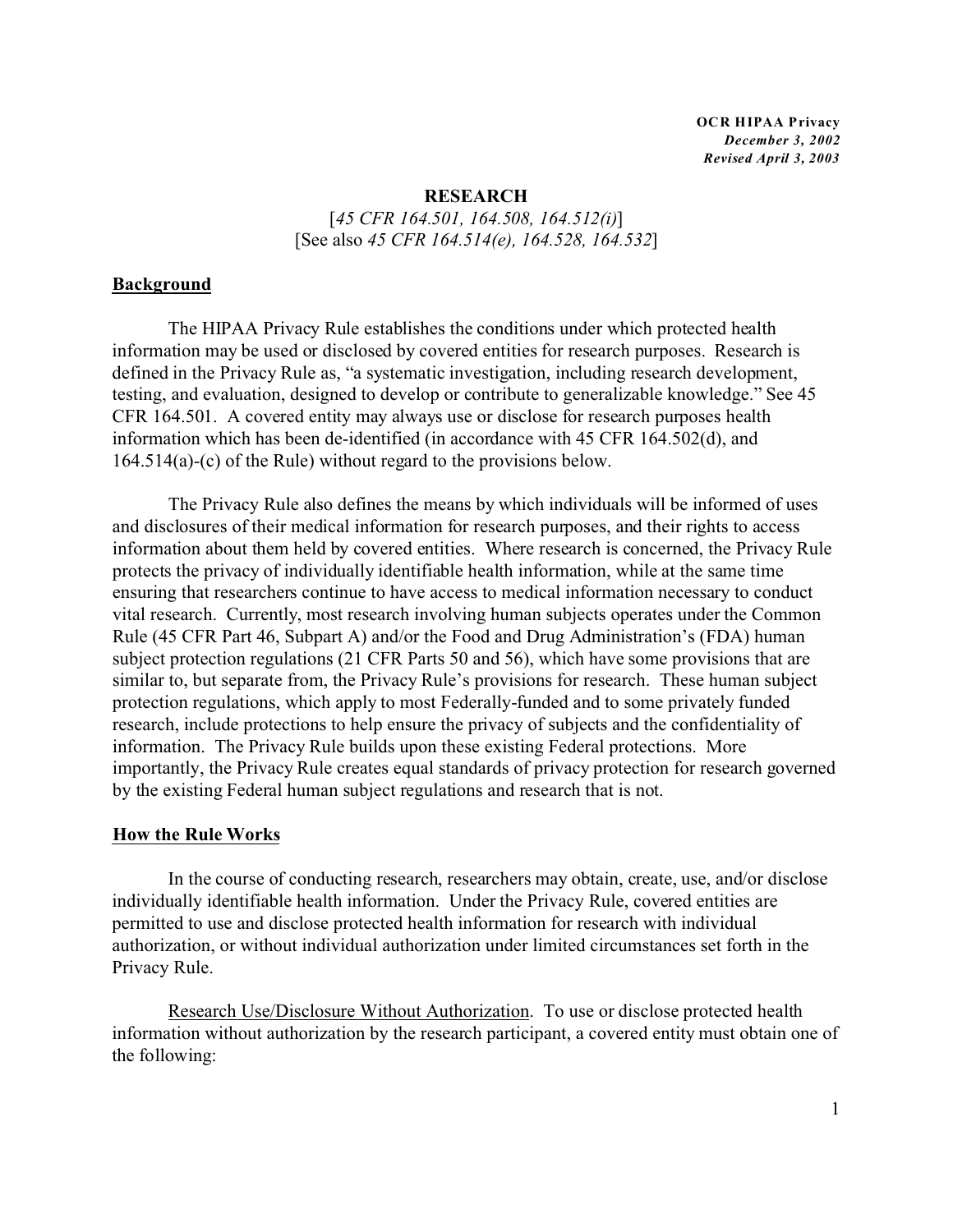Documented Institutional Review Board (IRB) or Privacy Board Approval. Documentation that an alteration or waiver of research participants' authorization for use/disclosure of information about them for research purposes has been approved by an IRB or a Privacy Board. See 45 CFR  $164.512(i)(1)(i)$ . This provision of the Privacy Rule might be used, for example, to conduct records research, when researchers are unable to use de-identified information, and the research could not practicably be conducted if research participants' authorization were required.

A covered entity may use or disclose protected health information for research purposes pursuant to a waiver of authorization by an IRB or Privacy Board, provided it has obtained documentation of *all* of the following:

- Identification of the IRB or Privacy Board and the date on which the alteration or waiver of authorization was approved;
- A statement that the IRB or Privacy Board has determined that the alteration or waiver of authorization, in whole or in part, satisfies the three criteria in the Rule;
- A brief description of the protected health information for which use or access has been determined to be necessary by the IRB or Privacy Board;
- A statement that the alteration or waiver of authorization has been reviewed and approved under either normal or expedited review procedures; and
- The signature of the chair or other member, as designated by the chair, of the IRB or the Privacy Board, as applicable.

The following three criteria must be satisfied for an IRB or Privacy Board to approve a waiver of authorization under the Privacy Rule:

- The use or disclosure of protected health information involves no more than a minimal risk to the privacy of individuals, based on, at least, the presence of the following elements:
	- an adequate plan to protect the identifiers from improper use and disclosure;
	- an adequate plan to destroy the identifiers at the earliest opportunity consistent with conduct of the research, unless there is a health or research justification for retaining the identifiers or such retention is otherwise required by law; and
	- adequate written assurances that the protected health information will not be reused or disclosed to any other person or entity, except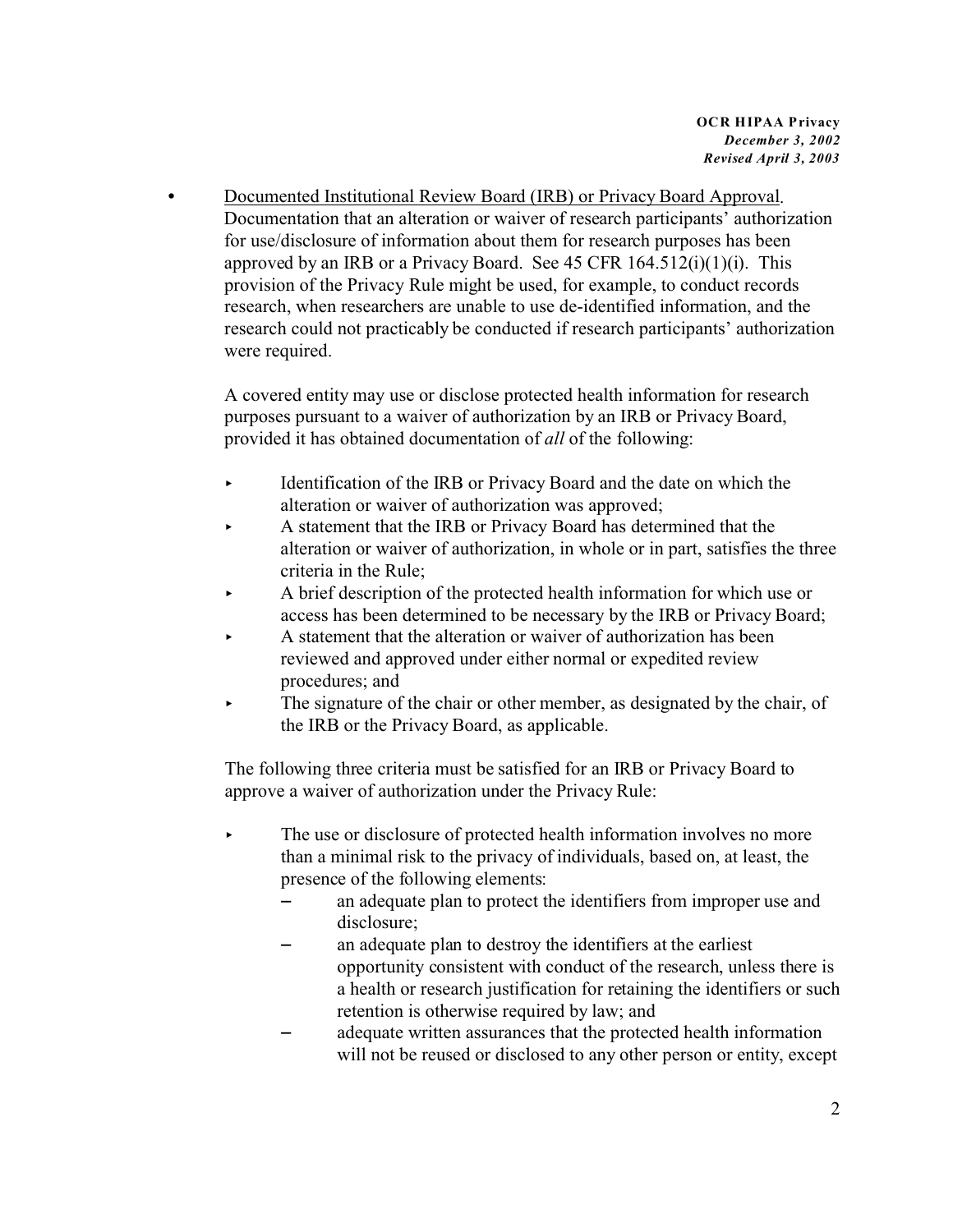as required by law, for authorized oversight of the research project, or for other research for which the use or disclosure of protected health information would be permitted by this subpart;

- $\blacktriangleright$  The research could not practicably be conducted without the waiver or alteration; and
- The research could not practicably be conducted without access to and use of the protected health information.
- Preparatory to Research. Representations from the researcher, either in writing or orally, that the use or disclosure of the protected health information is solely to prepare a research protocol or for similar purposes preparatory to research, that the researcher will not remove any protected health information from the covered entity, *and* representation that protected health information for which access is sought is necessary for the research purpose. See 45 CFR  $164.512(i)(1)(ii)$ . This provision might be used, for example, to design a research study or to assess the feasibility of conducting a study.
- • Research on Protected Health Information of Decedents. Representations from the researcher, either in writing or orally, that the use or disclosure being sought is solely for research on the protected health information of decedents, that the protected health information being sought is necessary for the research, *and*, at the request of the covered entity, documentation of the death of the individuals about whom information is being sought. See 45 CFR 164.512(i)(1)(iii).
- Limited Data Sets with a Data Use Agreement. A data use agreement entered into by both the covered entity and the researcher, pursuant to which the covered entity may disclose a limited data set to the resercher for research, public health, or health care operations. See 45 CFR 164.514(e). A limited data set excludes specified direct identifiers of the individual or of relatives, employers, or household members of the individual. The data use agreement must:
	- $\blacktriangleright$  Establish the permitted uses and disclosures of the limited data set by the recipient, consistent with the purposes of the research, and which may not include any use or disclosure that would violate the Rule if done by the covered entity;
	- Limit who can use or receive the data; and
	- Require the recipient to agree to the following:
		- Not to use or disclose the information other than as permitted by the data use agreement or as otherwise required by law;
		- Use appropriate safeguards to prevent the use or disclosure of the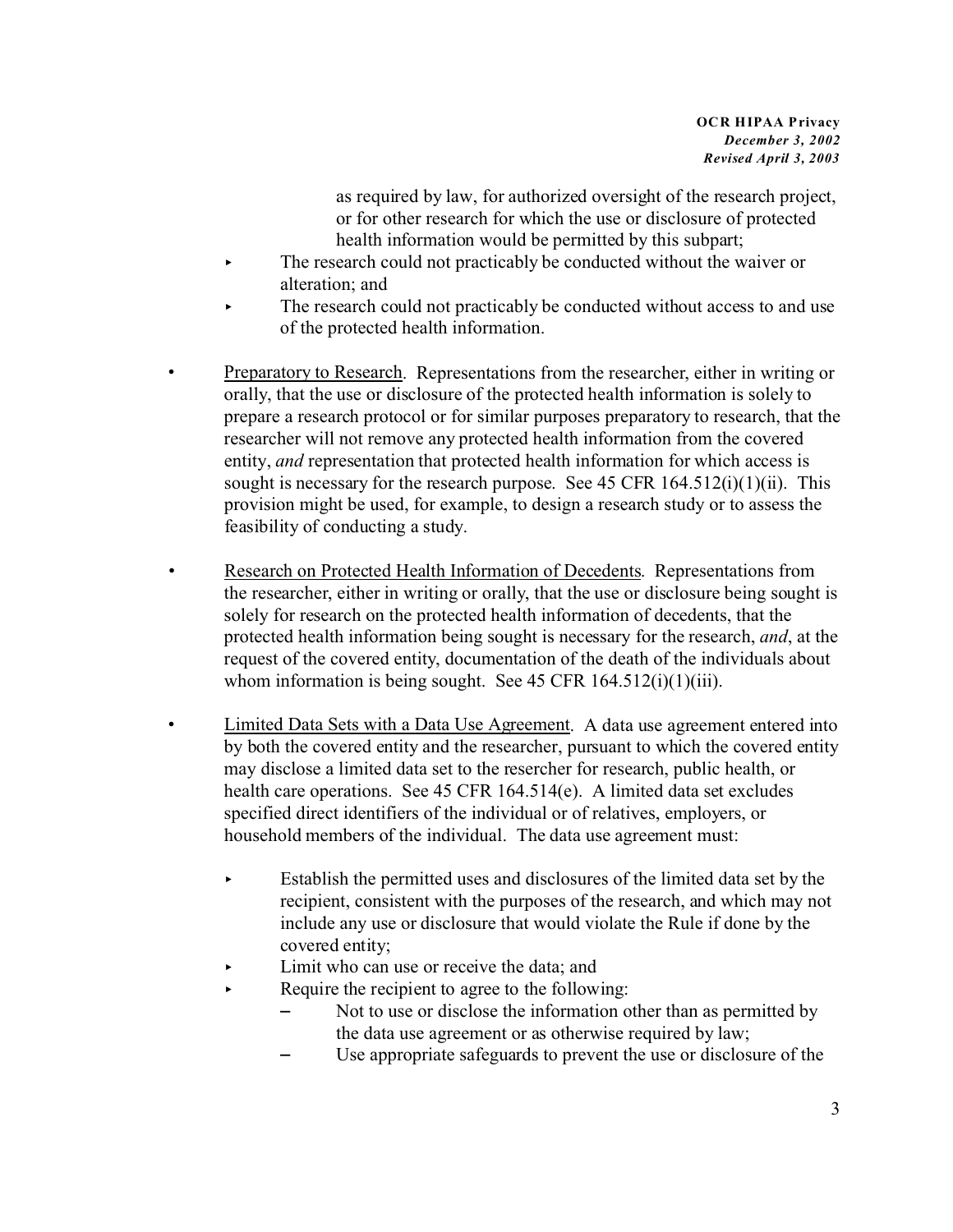- information other than as provided for in the data use agreement;
- Report to the covered entity any use or disclosure of the information not provided for by the data use agreement of which the recipient becomes aware;
- Ensure that any agents, including a subcontractor, to whom the recipient provides the limited data set agrees to the same restrictions and conditions that apply to the recipient with respect to the limited data set; and
- Not to identify the information or contact the individual.

Research Use/Disclosure With Individual Authorization. The Privacy Rule also permits covered entities to use or disclose protected health information for research purposes when a research participant authorizes the use or disclosure of information about him or herself. Today, for example, a research participant's authorization will typically be sought for most clinical trials and some records research. In this case, documentation of IRB or Privacy Board approval of a waiver of authorization is not required for the use or disclosure of protected health information.

To use or disclose protected health information with authorization by the research participant, the covered entity must obtain an authorization that satisfies the requirements of 45 CFR 164.508. The Privacy Rule has a general set of authorization requirements that apply to all uses and disclosures, including those for research purposes. However, several special provisions apply to research authorizations:

- Unlike other authorizations, an authorization for a research purpose may state that the authorization does not expire, that there is no expiration date or event, or that the authorization continues until the "end of the research study;" and
- An authorization for the use or disclosure of protected health information for research may be combined with a consent to participate in the research, or with any other legal permission related to the research study.

Accounting for Research Disclosures. In general, the Privacy Rule gives individuals the right to receive an accounting of certain disclosures of protected health information made by a covered entity. See 45 CFR 164.528. This accounting must include disclosures of protected health information that occurred during the six years prior to the individual's request for an accounting, or since the applicable compliance date (whichever is sooner), and must include specified information regarding each disclosure. A more general accounting is permitted for subsequent multiple disclosures to the same person or entity for a single purpose. See 45 CFR 164.528(b)(3). Among the types of disclosures that are exempt from this accounting requirement are: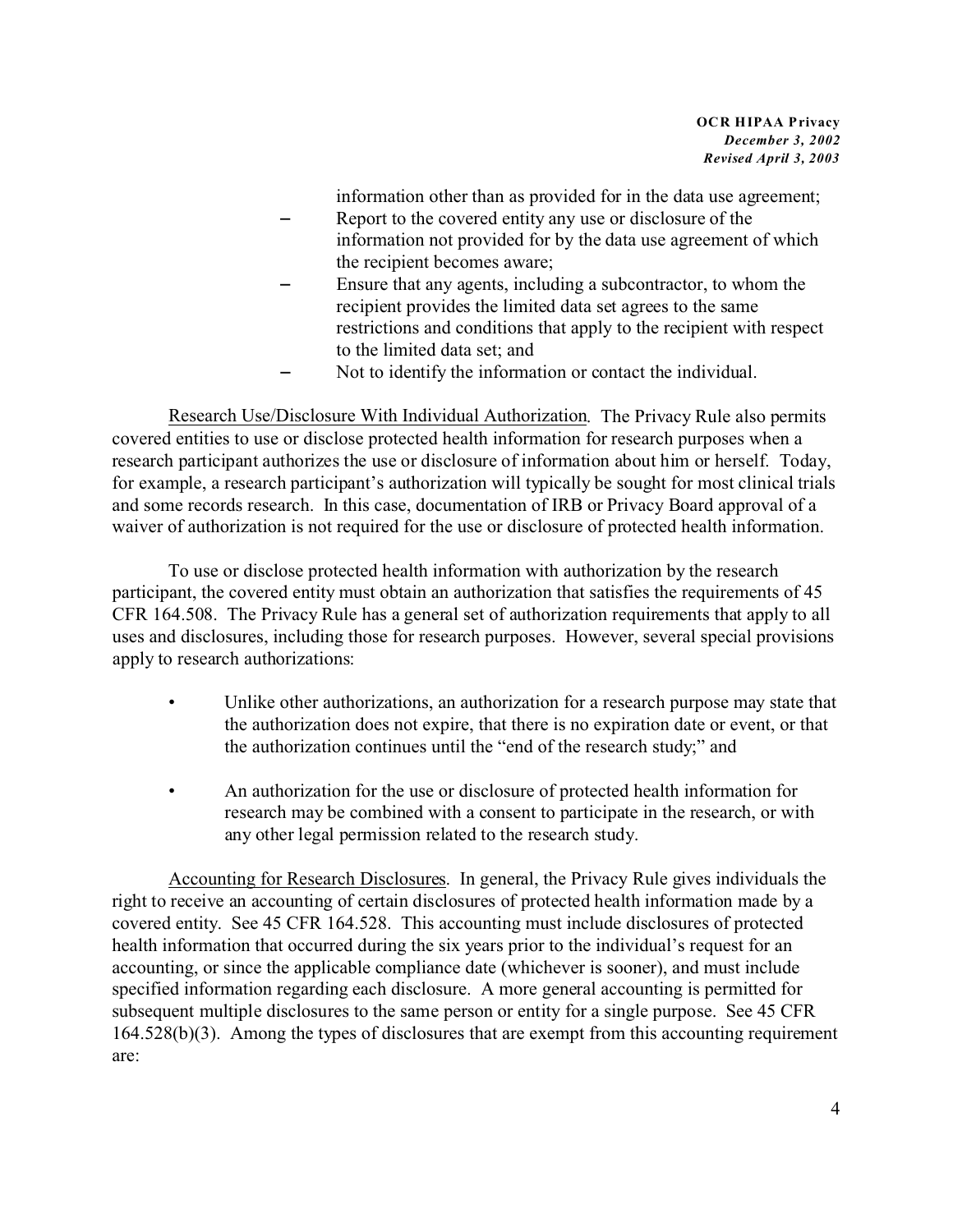- Research disclosures made pursuant to an individual's authorization;
- Disclosures of the limited data set to researchers with a data use agreement under 45 CFR 164.514(e).

In addition, for disclosures of protected health information for research purposes without the individual's authorization pursuant to 45 CFR164.512(i), and that involve at least 50 records, the Privacy Rule allows for a simplified accounting of such disclosures by covered entities. Under this simplified accounting provision, covered entities may provide individuals with a list of all protocols for which the patient's protected health information may have been disclosed under 45 CFR 164.512(i), as well as the researcher's name and contact information. Other requirements related to this simplified accounting provision are found in 45 CFR 164.528(b)(4).

Transition Provisions. Under the Privacy Rule, a covered entity may use and disclose protected health information that was created or received for research, either before or after the compliance date, if the covered entity obtained any one of the following prior to the compliance date:

- An authorization or other express legal permission from an individual to use or disclose protected health information for the research;
- The informed consent of the individual to participate in the research; or
- • A waiver of informed consent by an IRB in accordance with the Common Rule or an exception under FDA's human subject protection regulations at 21 CFR 50.24.

However, if a waiver of informed consent was obtained prior to the compliance date, but informed consent is subsequently sought after the compliance date, the covered entity must obtain the individual's authorization as required at 45 CFR 164.508. For example, if there was a temporary waiver of informed consent for emergency research under the FDA's human subject protection regulations, and informed consent was later sought after the compliance date, individual authorization would be required before the covered entity could use or disclose protected health information for the research after the waiver of informed consent was no longer valid.

The Privacy Rule allows covered entities to rely on such express legal permission, informed consent, or IRB-approved waiver of informed consent, which they create or receive before the applicable compliance date, to use and disclose protected health information for specific research studies, as well as for future unspecified research that may be included in such permission.